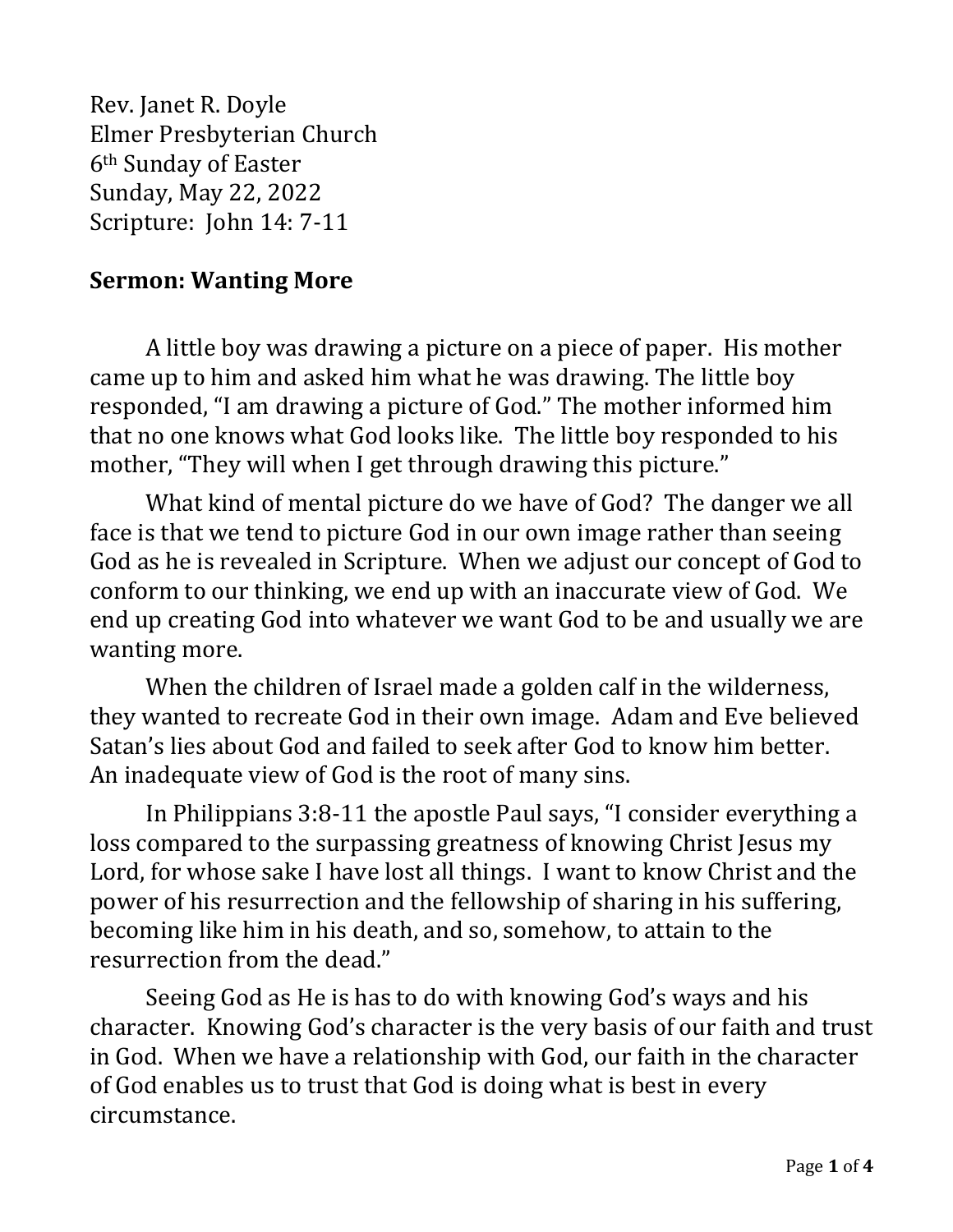Knowing God's character of compassion, love, holiness and justice gives us a new perspective on life, and we begin to view life from God's perspective.

Understanding God's character is the basis of all morality. People today do not want a God who makes demands and interferes with our personal business.

Every time we lose sight of God in our life we begin to do what we believe to be right in our own eyes.

We can only come to recognize our sins when we see God and truly know God.

Moses came to know God when he was on the mountain with God. Moses is given the extraordinary privilege of seeing the back of the Glory of God after God passes by him. Moses couldn't see God's face or his glory straight on because it would have killed him. What Moses does see causes his face to radiate the glory of God and the people tell him he has to wear a veil because of God's glory radiating from him.

Our society wants to create God into whatever we want him to be. The god of our age is a god of human choice and convenience, and to many, there is no god at all they are accountable to. Many people in the world do not want to be in the presence of God. Many people are searching and want more for their lives but realizing that knowing Jesus is also knowing God.

Mark Twain was traveling in Europe with his daughter. No matter what city they visited Mark Twain was honored by royalty and by wellknown artists and scientists. Near the end of their journey, his daughter said to him, "Papa, you know everybody but God, don't you?"

It is possible to have friends and know famous people and yet not fully know God. It is tragic, missing a vital relationship with God, through faith in Jesus Christ!,

Even the disciples were missing the connection between God and Jesus. They didn't understand that knowing Jesus means knowing God and knowing the character of God.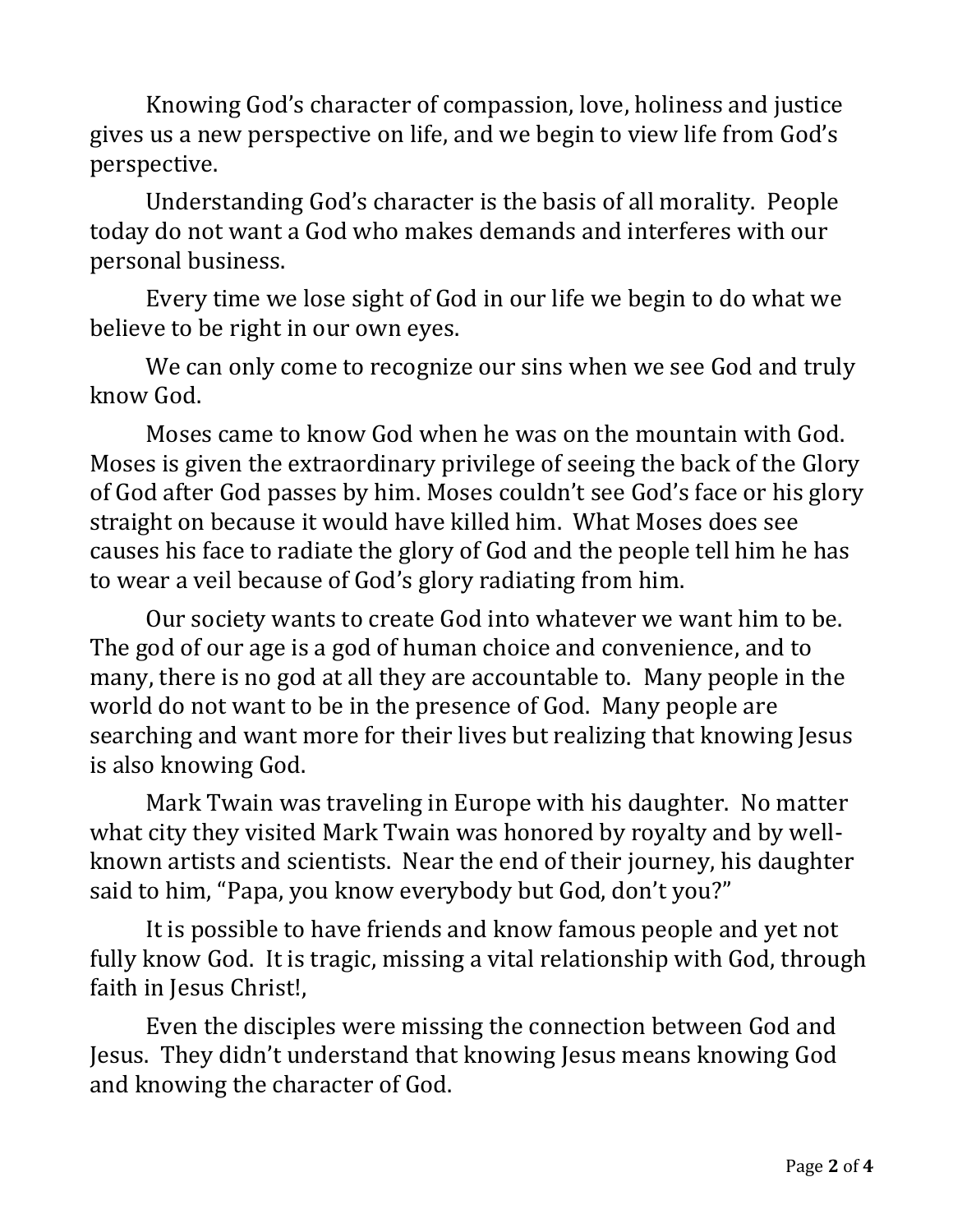In our John 14 lesson today, we continue from our scripture from last Sunday. In today's scripture lesson Jesus says, "I am the way, the truth, and the life. No one can come to the Father except through me. If you had really known me, you would know who my Father is. From now on, you do know him and have seen him!"

Philip said, "Lord, show us the Father and we will be satisfied."

Jesus replied, "Have I been with you all this time, Philip, and yet you still don't know who I am? Anyone who has seen me has seen the Father! So why are you asking me to show him to you? Don't you believe that I am in the Father and the Father is in me? The words I speak are not my own, but my Father who lives in me does his work through me. Just believe that I am in the Father and the Father is in me. Or at least believe because of the work you have seen me do."

All this time the disciples were with the Father because they were with Jesus, but still they wanted more. What they had and what they saw wasn't enough. It seems like we are always wanting more.

Philip's question is one that we ask in different ways. We want to see the Father in all his power and glory like Moses did, but God did come to earth, Immanuel, God with us, walking with us and talking daily to his disciples, but yet, they still didn't know that Jesus and the Father are one.

Jesus is saying, "if you have seen me you have seen the Father, you have seen his Son." Like Father, Like Son!"

The rest of the chapter Jesus essentially says over and over again that, if you love me, you will do what I say and keep my commandments, and that's when you will experience my Father and I in you.

Do you see how the passage today is comparing Jesus' relationship with His Father and our relationship with Jesus?

Over and over in the Gospel of John, Jesus communicates that he is God in the flesh.

Jesus claimed to forgive sins, which only God can do. To back up his claim, he healed the person of their disease, proving his power to forgive.